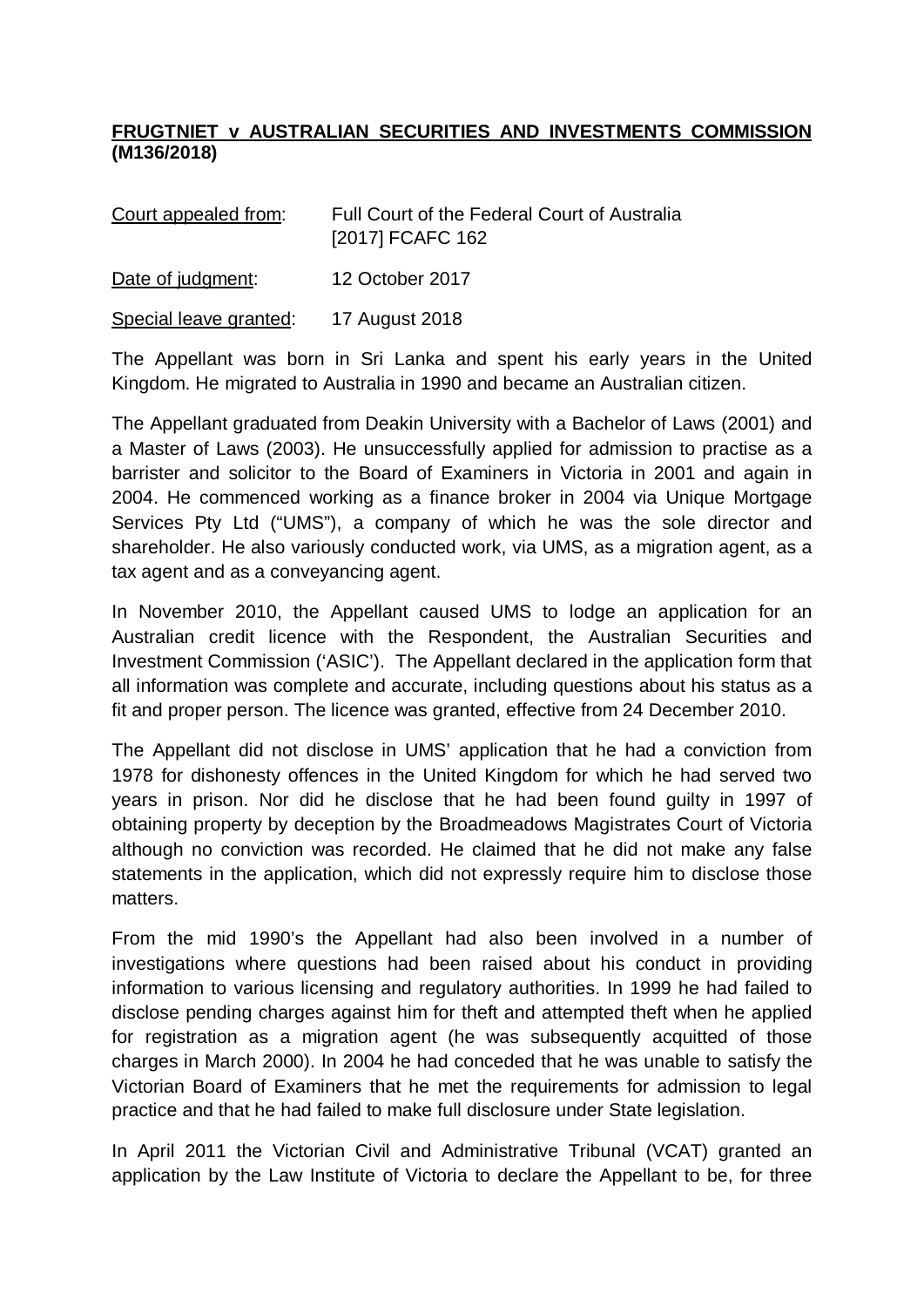years, a disqualified person under the *Legal Profession Act 2004* (Vic). As a consequence his conveyancing licence in Victoria was cancelled by the Business Licensing Authority and his registration as a tax agent was terminated by the Tax Practitioners Board. Later, his registration as a migration agent was cancelled.

On 26 June 2014 a delegate of the Respondent, ASIC, made a permanent banning order against the Appellant on the basis that the Appellant was not a 'fit and proper person' to engage in credit activities pursuant to s 80(1)(f) of the *National Consumer Credit Protection Act 2009* (Cth) ("the NCCP Act").

In making this decision, the delegate was precluded from taking into account spent convictions as defined by s 85ZM(2) of the *Crimes Act 1914* (Cth) ('the Crimes Act').

It is common ground that the Appellant's UK and Broadmeadows convictions are spent convictions under s 85ZM(2) of the Crimes Act.

Division 3 of Part VIIC of the Crimes Act outlines the effect of the right of nondisclosure of spent convictions. Subject to the exclusions contained in Division 6, s 85ZW provides that a Commonwealth or State authority must not take into account a spent conviction when making a decision.

Division 6 of Part VIIC contains S 85ZZH(c) which provides that 'Division 3 does not apply in relation to … a court or tribunal established under a Commonwealth law, a State law or a Territory law, for the purpose of making a decision, including a decision in relation to sentencing.'

Section 43(1) of the *Administrative Appeals Tribunal Act 1975* (Cth) ('the AAT Act') provides that the Administrative Appeals Tribunal ('the Tribunal') may 'exercise all of the powers and discretions conferred upon the original decision-maker.'

On 29 July 2014, the Appellant applied to the Tribunal for a review of the delegate's decision. On 6 March 2015, the AAT affirmed the delegate's decision to make a permanent banning order against the Appellant. In its reasons for decision, the AAT made reference to the spent convictions.

The Appellant's appeal to the Federal Court of Australia was dismissed. His subsequent appeal to the Full Court of the Federal Court of Australia was also dismissed. The Appellant appealed to the High Court of Australia. On 17 August 2018 he was granted special leave to appeal from that part of the judgment of the Full Court which relates to the spent convictions.

The Appellant argues that the Tribunal 'stands in the shoes' of the original decisionmaker, and as the delegate was precluded from taking into account the spent convictions, the Tribunal was similarly precluded from doing so. The Appellant submits that not to adopt this approach would produce an anomalous result.